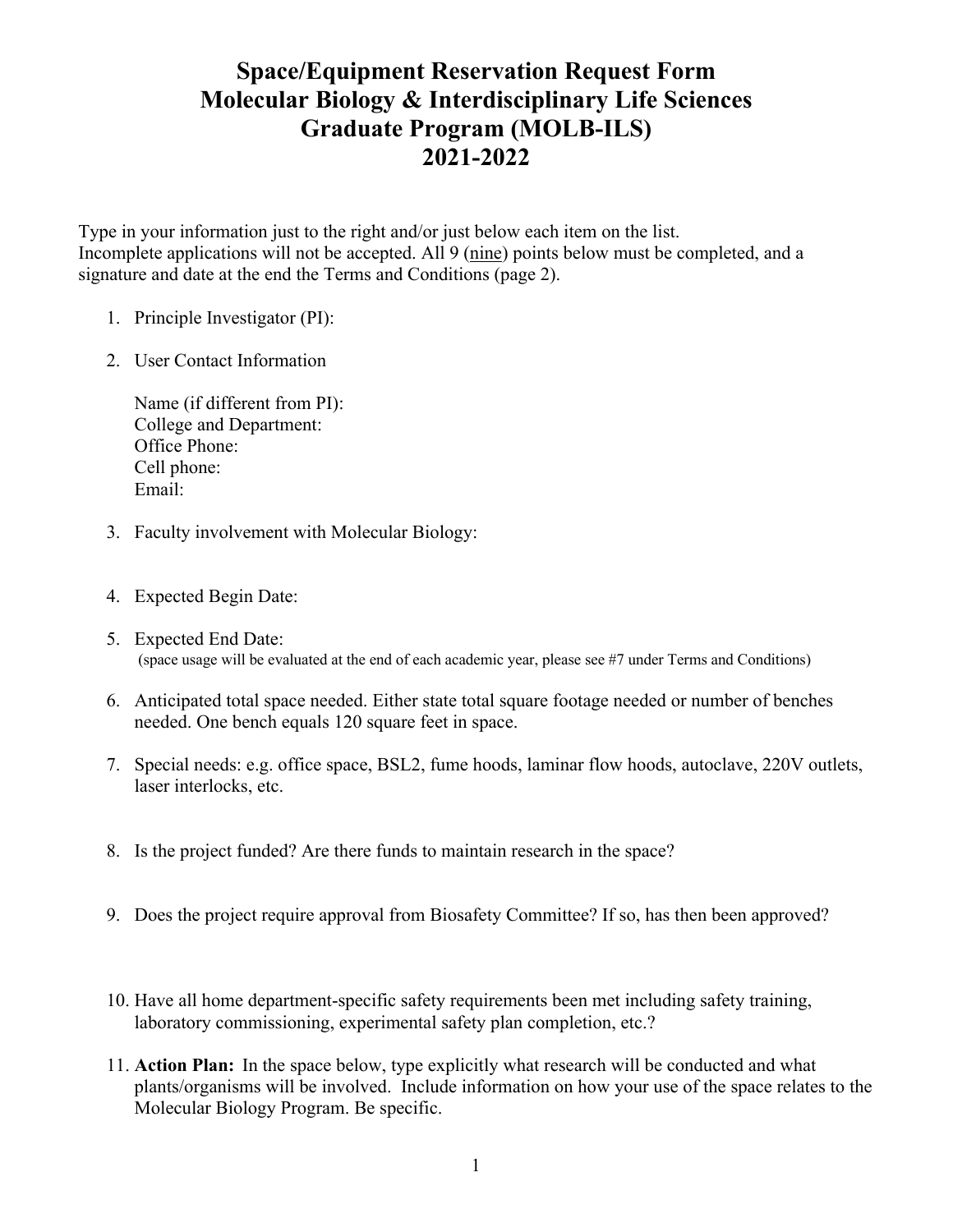## **Terms and Conditions for the Use of Molecular Biology Space**

- 1) Incomplete reservation requests cannot be accepted.
- 2) Priority for space allocation is based on active Molecular Biology Program participation.
- 3) Party must post the "Molecular Biology Placard" on entry doors and laboratory benches for the duration of use of the space. See the attached sign.
- 4) Party must comply with NMSU Environmental Health Safety & Risk Management regulations as they pertain to the respective research project. Users must also abide by any policies specific to NMSU and their home department (e.g. specialized laboratory commissioning and decommissioning, chemical inventory checks, experimental safety plans, minimum PPE, etc). Compliance also includes laboratory workers having passed required safety and/or biosafety courses as well as entry door safety signs and postings. Visit safety.nmsu.edu for required postings on benches, doors, refrigerators, etc.
- 5) Party must not damage any laboratory property including and not limited to sinks, cabinets, floors, and equipment and maintain a clean area. If any equipment or laboratory items (furniture, sinks, drawers, etc) are found broken, damaged, or missing please report this immediately to the Molecular Biology Program Director
- 6) Party must use reserved space and not leave it vacant.
- 7) Party is expected to vacate and clean up their space in a timely manner at the final Project Reservation End Date. A fee of \$100/hr will be assessed for cleanup within two weeks of project end date if reserved space and work areas are not vacated and cleaned. The space should be returned to the original condition it was received in. If you need clarification on this task, contact the Director of Molecular Biology.
- 8) Space usage will be evaluated at the end of each academic year.
- 9) If the party deems that any changes are required including: longer reservation time than originally projected, modification of the used space, or early termination, then the party must immediately notify the Director of Molecular Biology by phone or email. If the space is to be used beyond the Reservation End Date or use is modified, a new 'Space Reservation Request' form may be required for review by the Molecular Biology Director and Space Committee.

| $\sim$<br>Signature: | $\sim$ |  |
|----------------------|--------|--|
|                      |        |  |

|                        | This space for use by the Director of Molecular Biology/Molecular Biology Space Committee |
|------------------------|-------------------------------------------------------------------------------------------|
| <b>Assigned Space:</b> |                                                                                           |
| Notations:             |                                                                                           |
|                        |                                                                                           |

Signature of Director of MOLB-ILS **Date**